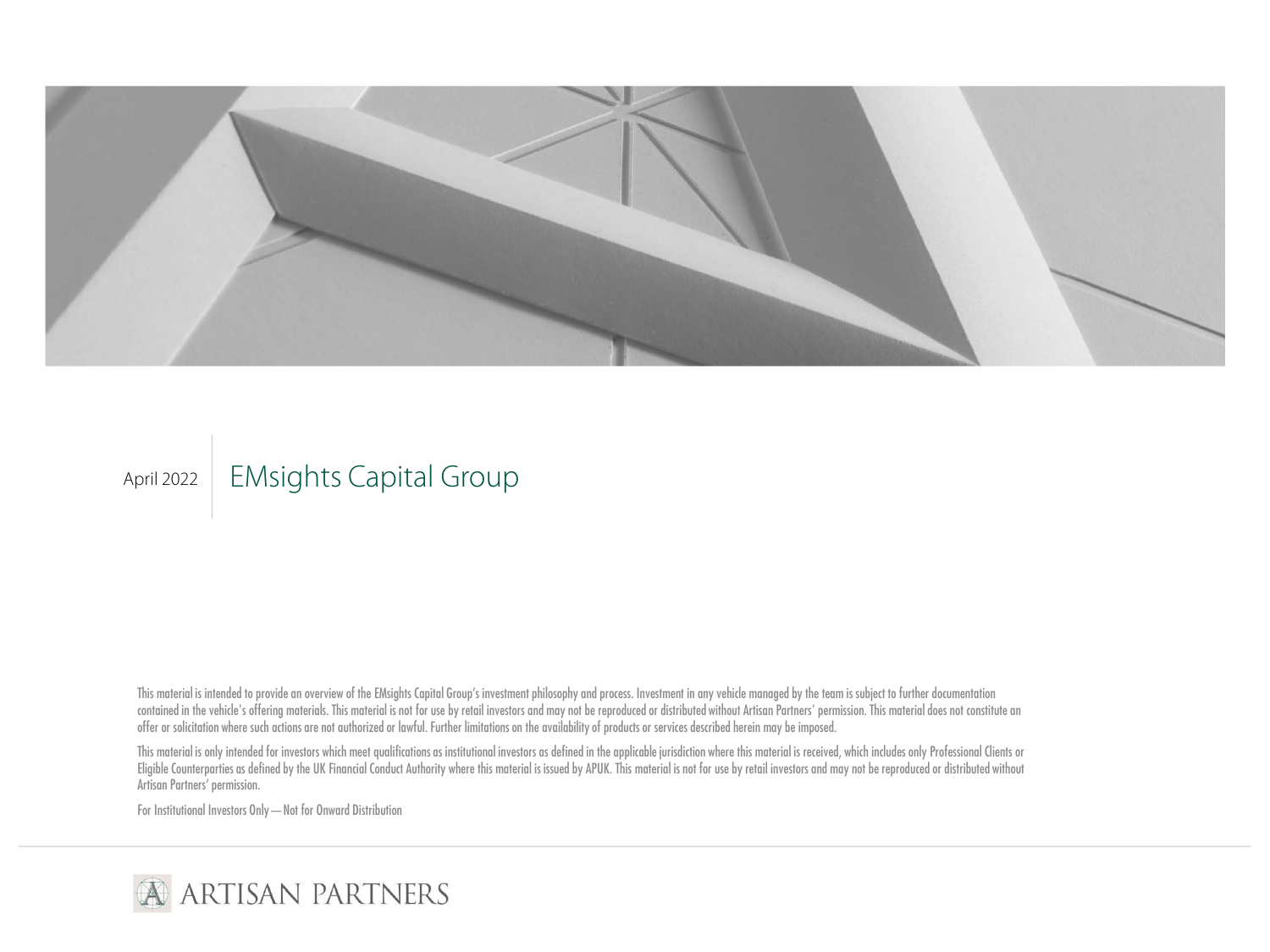# Investment Team

### Seasoned investment team with strong continuity across decision makers

| <b>LEADERSHIP</b>                    | Michael Cirami, CFA<br>Lead Portfolio Manager<br>23 Yrs Investment Experience                  | Michael O'Brien, CFA<br>Head of Global Trading<br>22 Yrs Investment Experience                   |                                                                                    |                                                                                      |  |
|--------------------------------------|------------------------------------------------------------------------------------------------|--------------------------------------------------------------------------------------------------|------------------------------------------------------------------------------------|--------------------------------------------------------------------------------------|--|
| <b>IDEA</b><br><b>GENERATION</b>     | Sarah Orvin, CFA<br>Portfolio Manager<br><b>EMEA</b><br>14 Yrs Investment Experience           | Unoma Okolo, CFA<br>Portfolio Manager<br>Asia/Sub-Saharan Africa<br>10 Yrs Investment Experience | Thad Sieracki, CFA<br>Senior Analyst<br>Corporates<br>12 Yrs Investment Experience | <b>Brian Seel</b><br>Senior Analyst<br>Latin America<br>15 Yrs Investment Experience |  |
| <b>RESEARCH</b><br><b>ASSOCIATES</b> | Claire von Loesecke<br>Sr. Research Associate<br>Africa                                        | <b>Ekaterine Bakradze</b><br>Research Associate<br>Eastern Europe/Middle East Latin America      | Sebastian Derby<br>Research Associate                                              |                                                                                      |  |
| TRADING /<br><b>IMPLEMENTATION</b>   | Sophie Jiang<br>Trader                                                                         | Alex Linnemann<br><b>Trading Assistant</b>                                                       |                                                                                    |                                                                                      |  |
| <b>CLIENT SERVICE</b><br><b>TEAM</b> | Darren Goldman<br>Managing Director/<br><b>Business Leader</b><br>24 Yrs Investment Experience |                                                                                                  |                                                                                    |                                                                                      |  |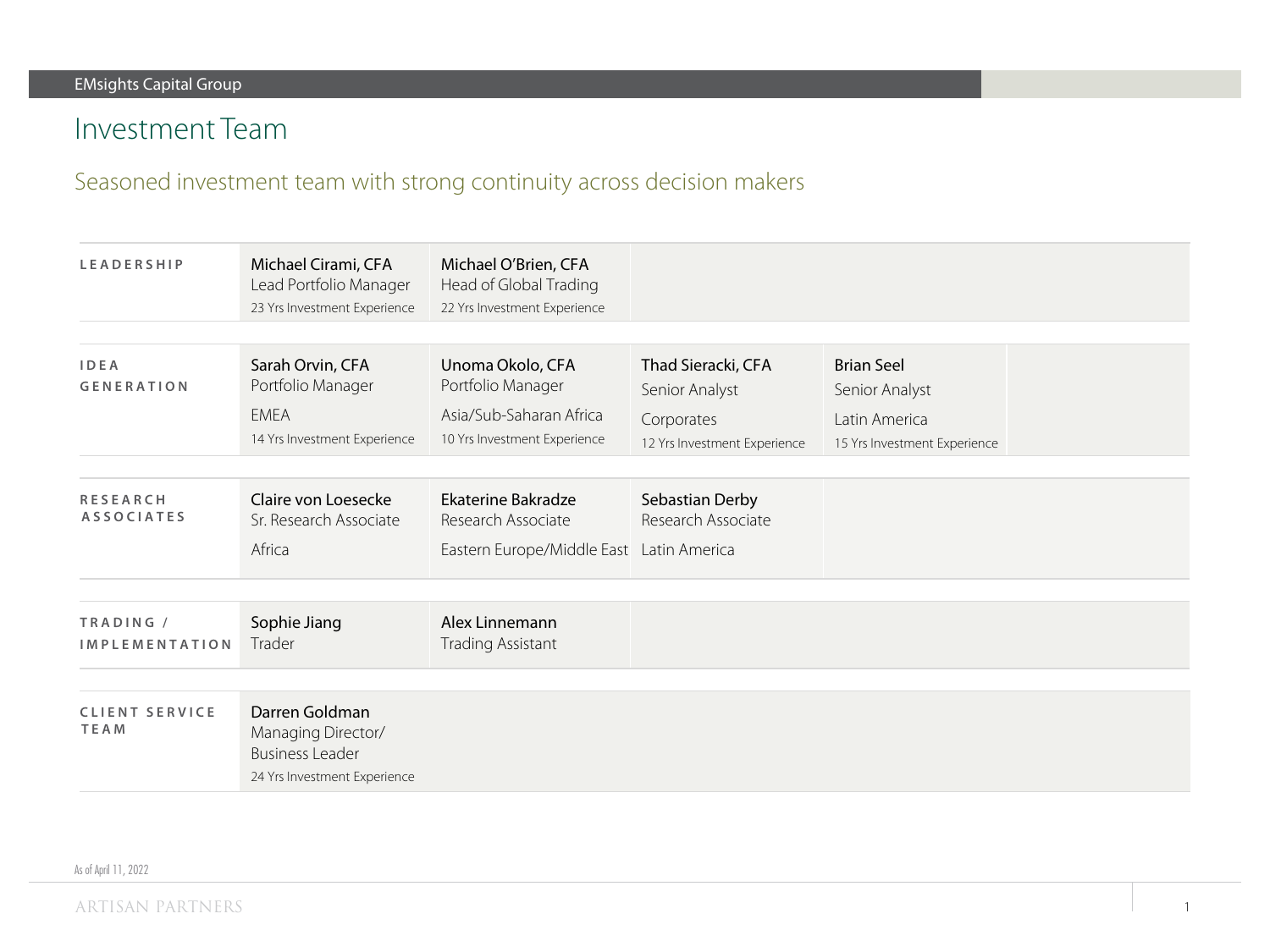# Investment Philosophy

Unique perspectives and consistent analyst-driven approach drives idea generation

We Believe

Investment excellence starts with the broadest opportunity set possible, not a benchmark

In-depth fundamentally driven research and operational capabilities enable us to capitalize on inefficiencies across emerging markets

Isolating investment risk and taking positions when superior risk adjusted returns are attractive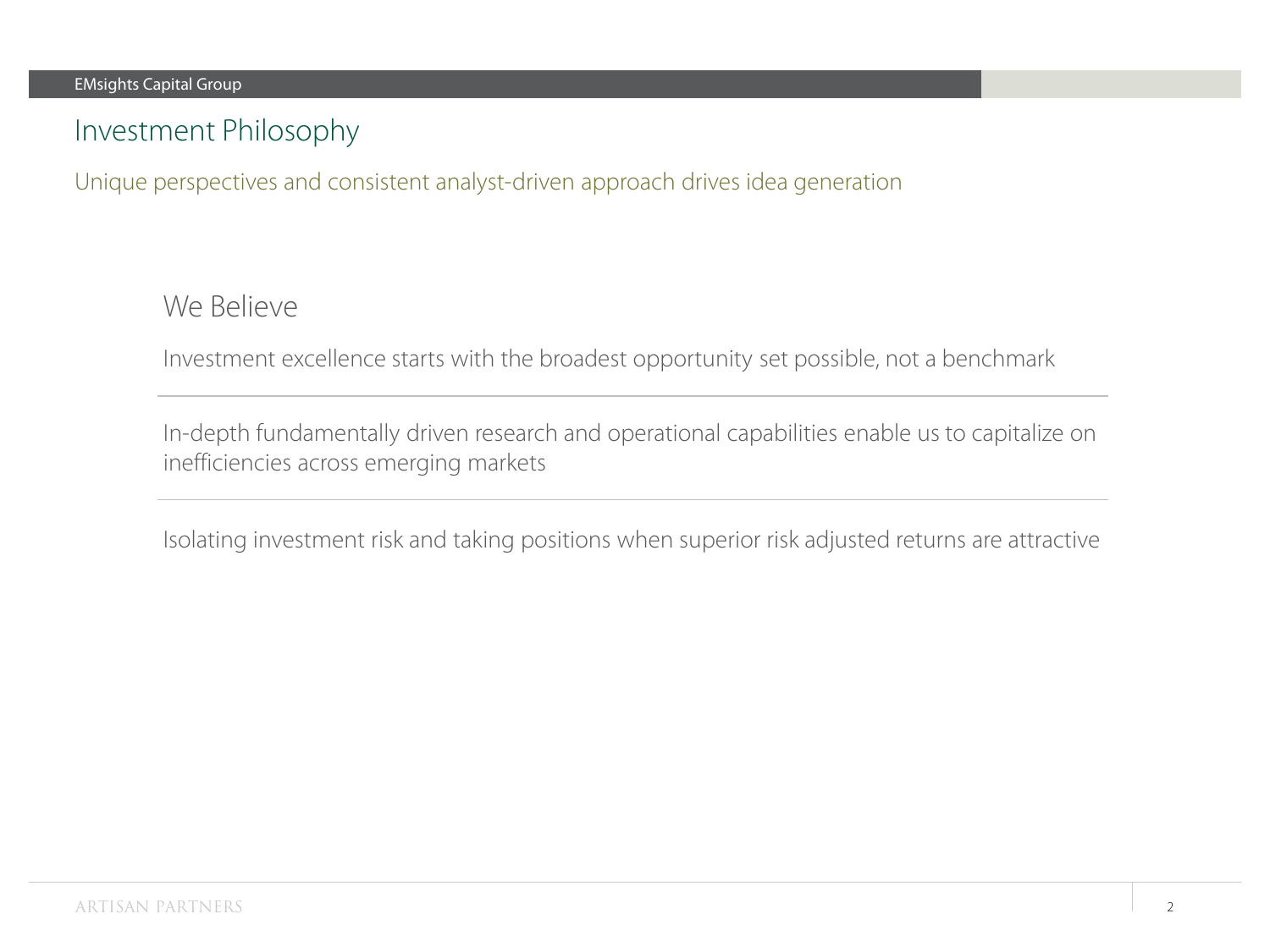### Investment Overview

### It's a big world and we take advantage of it

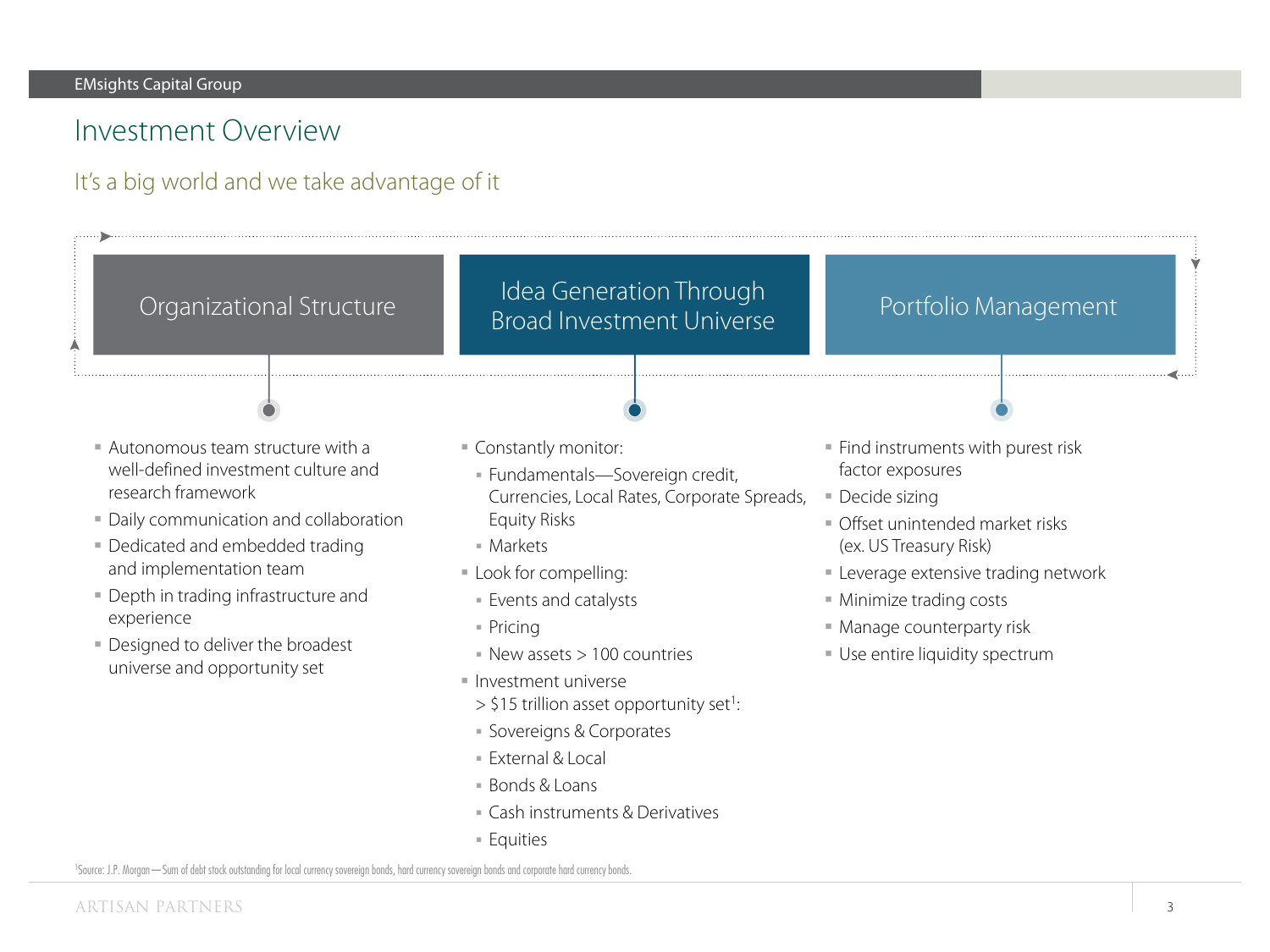### Idea Generation—Screening

Unique research drives actionable ideas



**Disruptive events** 

■ Price action

**UNIQUE INSIGHTS** Our screening is enhanced by our on the ground research

# 50-70 Country Visits Yearly

Public and Private Sources

- Academia
- Think Tanks

Cultivated Local Networks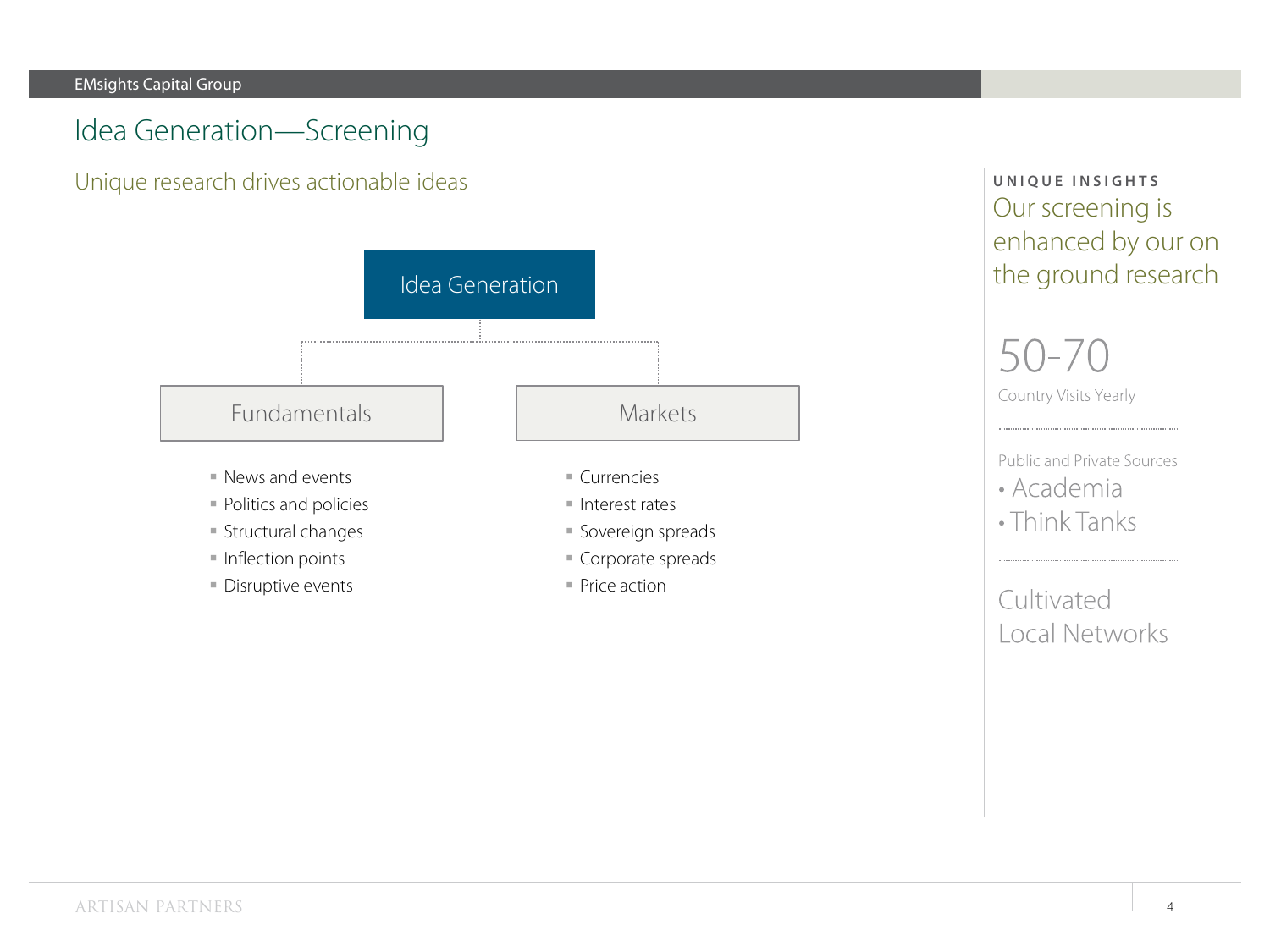### Idea Generation—Country Research

Understanding the spectrum of influences and identifying policy moments is critical

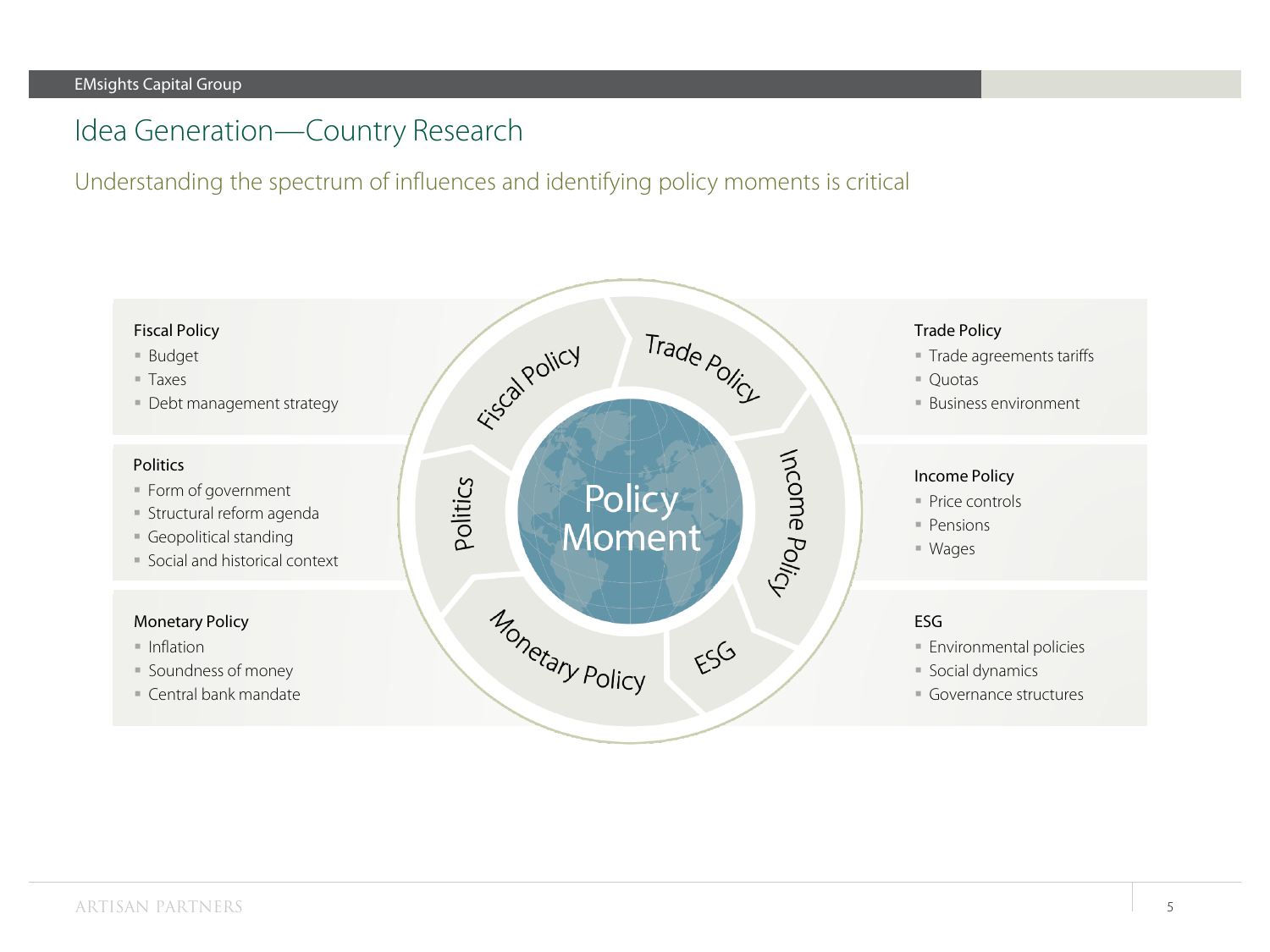### Idea Generation—Security Selection

In conjunction with fundamental analysis, we form opinions on the valuations of the associated risk factors



- Once our analysis uncovers an investment opportunity, we study it from a risk factor perspective.
- We determine which risk factor provides the best risk-adjusted return upside potential.
- We decide which instruments give us the best risk factor exposure and how to hedge any unintended bets or other risks.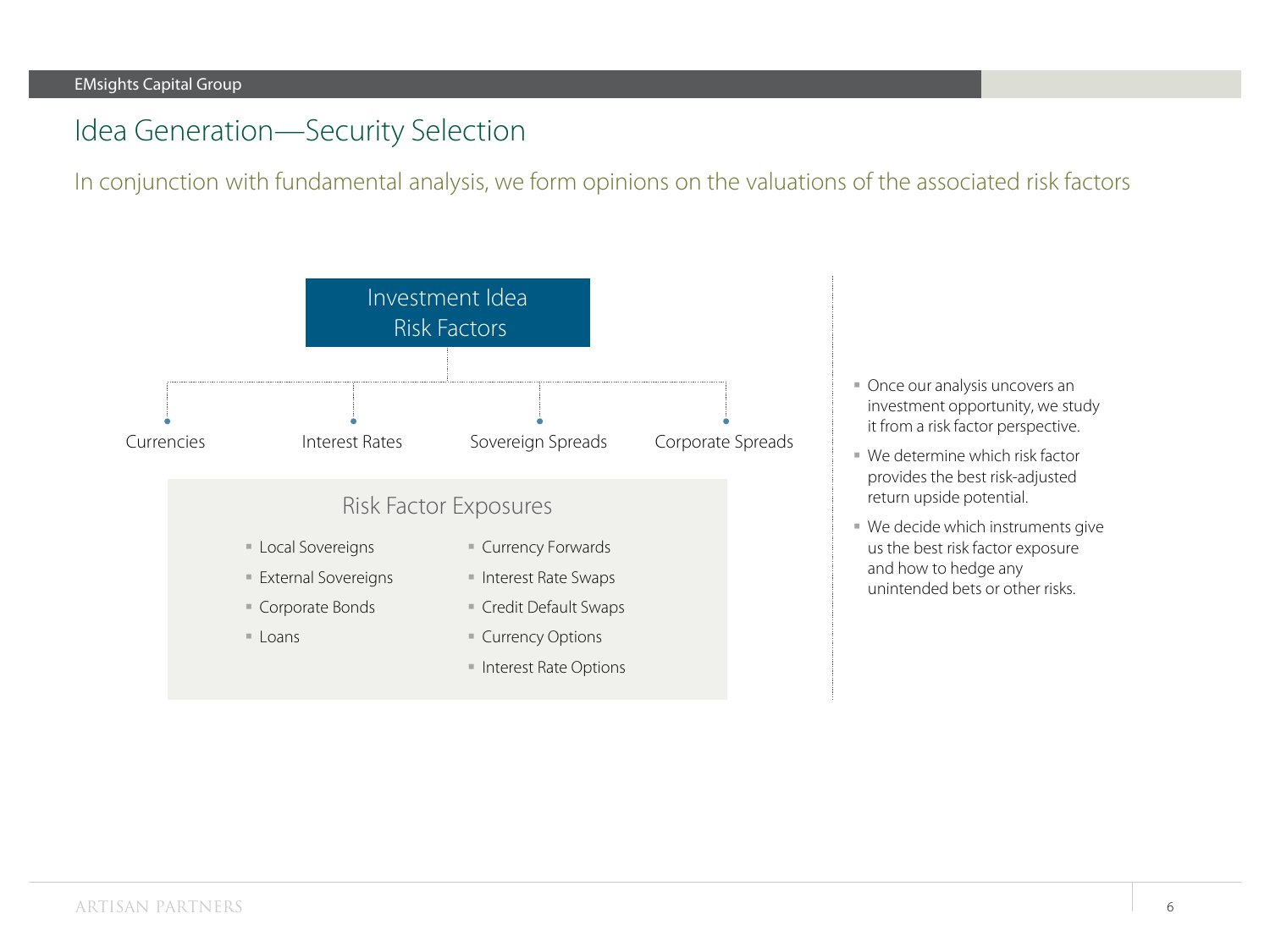# Trading—A differentiated and repeatable process

### Seek to increase access to markets while reducing execution costs across instruments

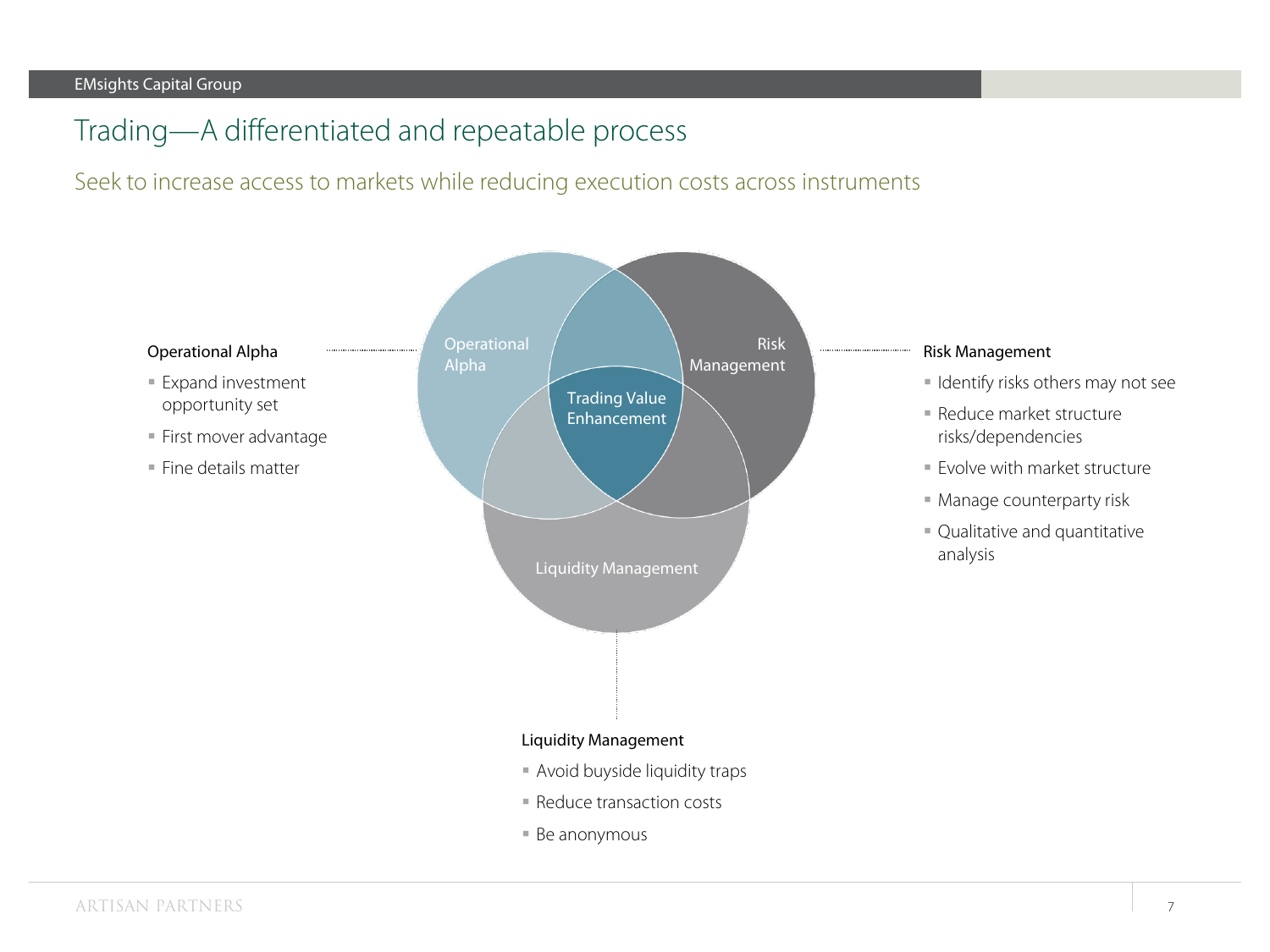# Portfolio Characteristics

| Artisan Emerging Markets Debt Opportunities Strategy                    | Artis |
|-------------------------------------------------------------------------|-------|
| Inception date: 7 April 2022                                            | Ince  |
| At least 80% invested in emerging market debt*                          | No g  |
| Anticipated portfolio of approximately +30 countries                    | Anti  |
| Typical Country Allocation < 15%                                        | Typi  |
| Significant use of derivatives                                          | Sign  |
| Maximum of 25% in any one industry*                                     | Max   |
| Non-diversified portfolio                                               | May   |
| Primary Benchmark: J.P. Morgan EMB Hard Currency / Local Currency 50/50 | Non   |
|                                                                         | Prim  |

#### san Global Unconstrained Strategy

ption date: 31 March 2022

geographic limitations on investments in US and non-US issuers

icipated portfolio of approximately +40 countries

ical country maximum allocation of <20%

ificant use of derivatives

 $m$  and of 25% in any one industry\*

borrow for investment purposes

n-diversified portfolio

hary Benchmark: ICE BofA 3-Month U.S. Treasury Bill Index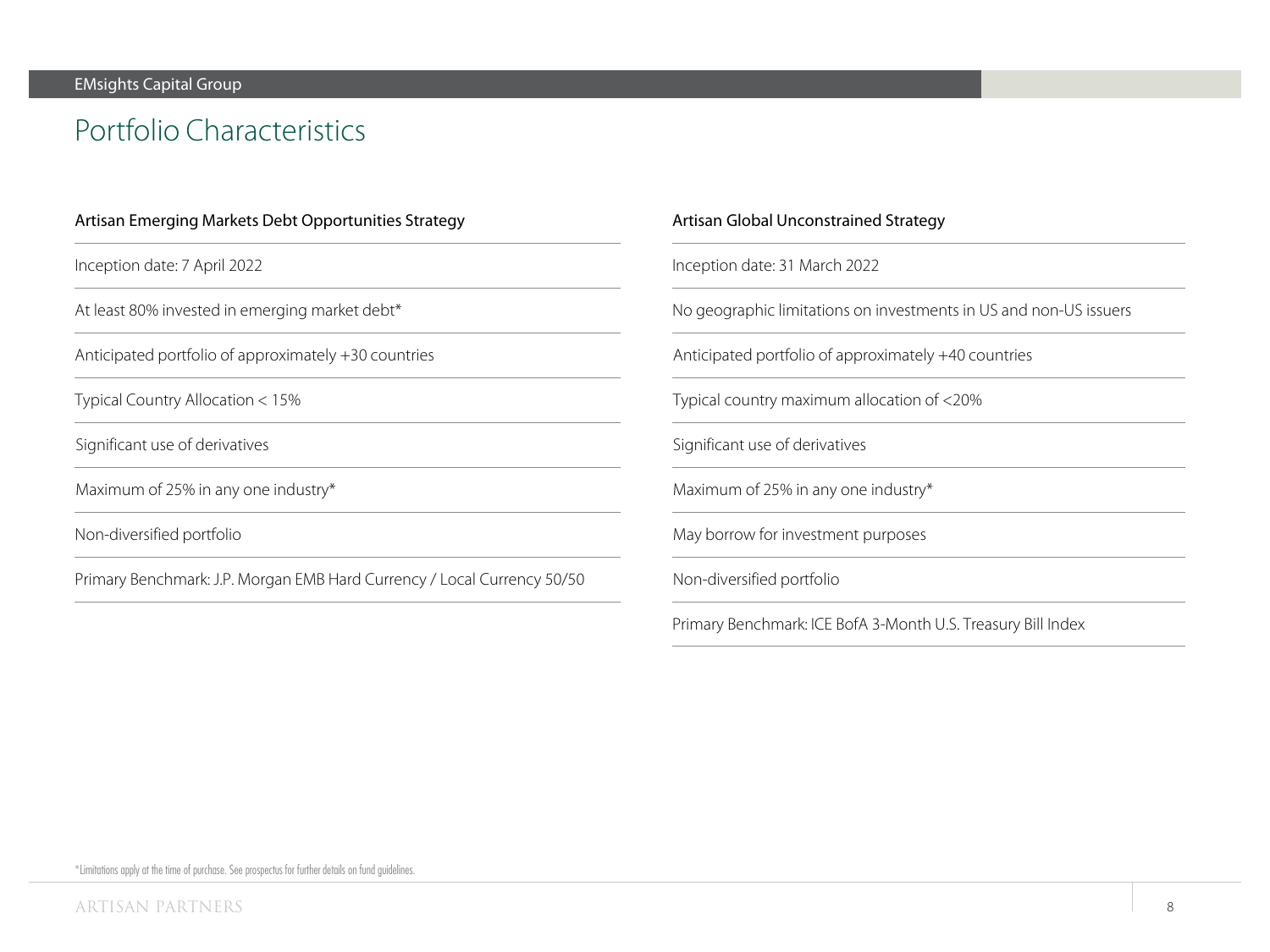Emerging Markets Today

- Russia / Ukraine War—Implications, Eastern Europe and Broader Markets
- $\blacksquare$  Inflation
- U.S. Fed Expectations
- **ECB Expectations**
- Notable upcoming EM Elections
- China—Growth, government crackdown on Technology, Financial, Social Media and Real Estate sectors
- Outlook and Opportunities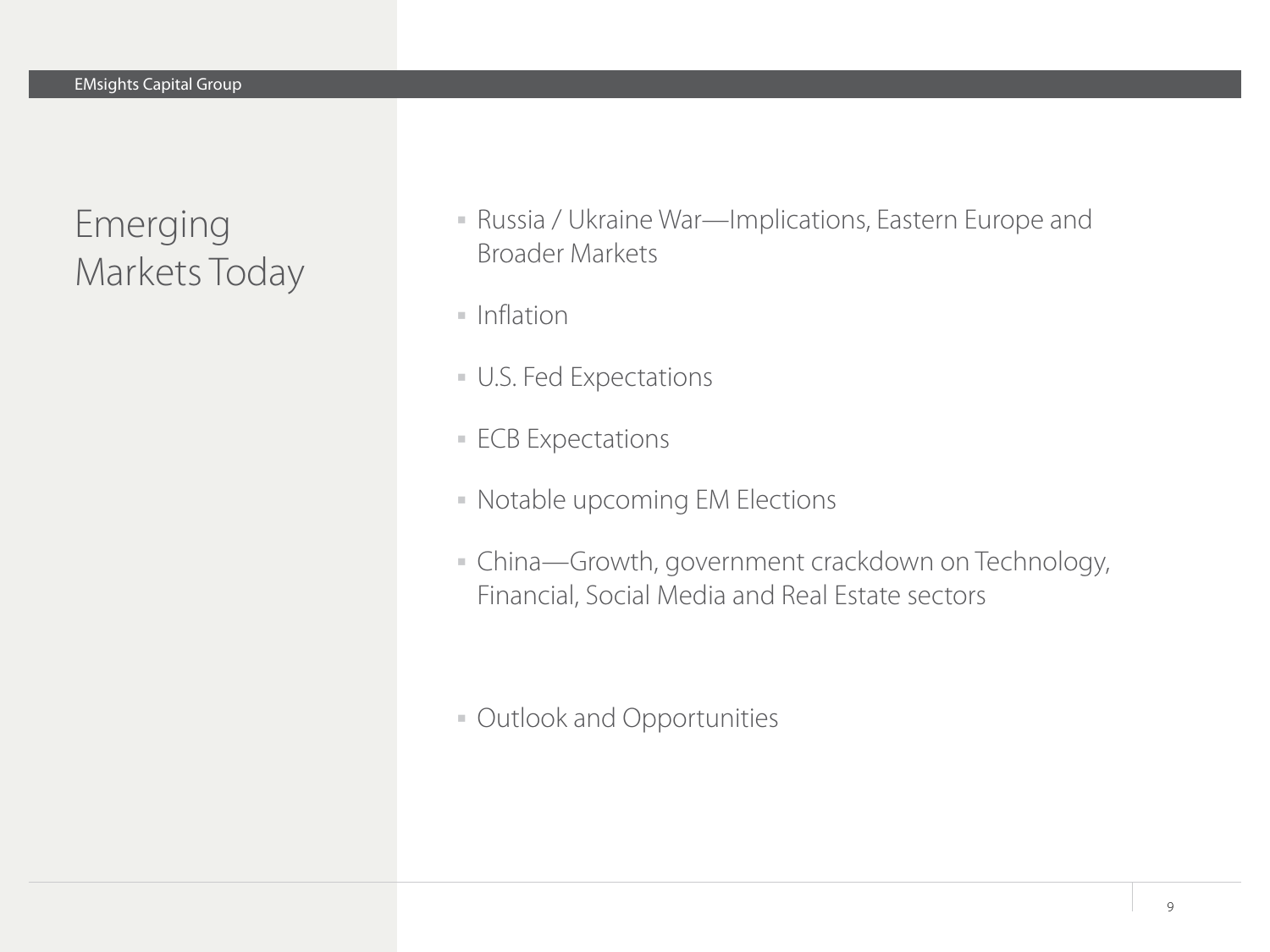# Central Bank Policy Changes

### Central Bank Rates and 12 Month Changes

As of 11 Apr 2022



Source: Bloomberg/Trading Economics. As of 11 Apr 2022. Past performance does not guarantee and is not a reliable indicator of future results.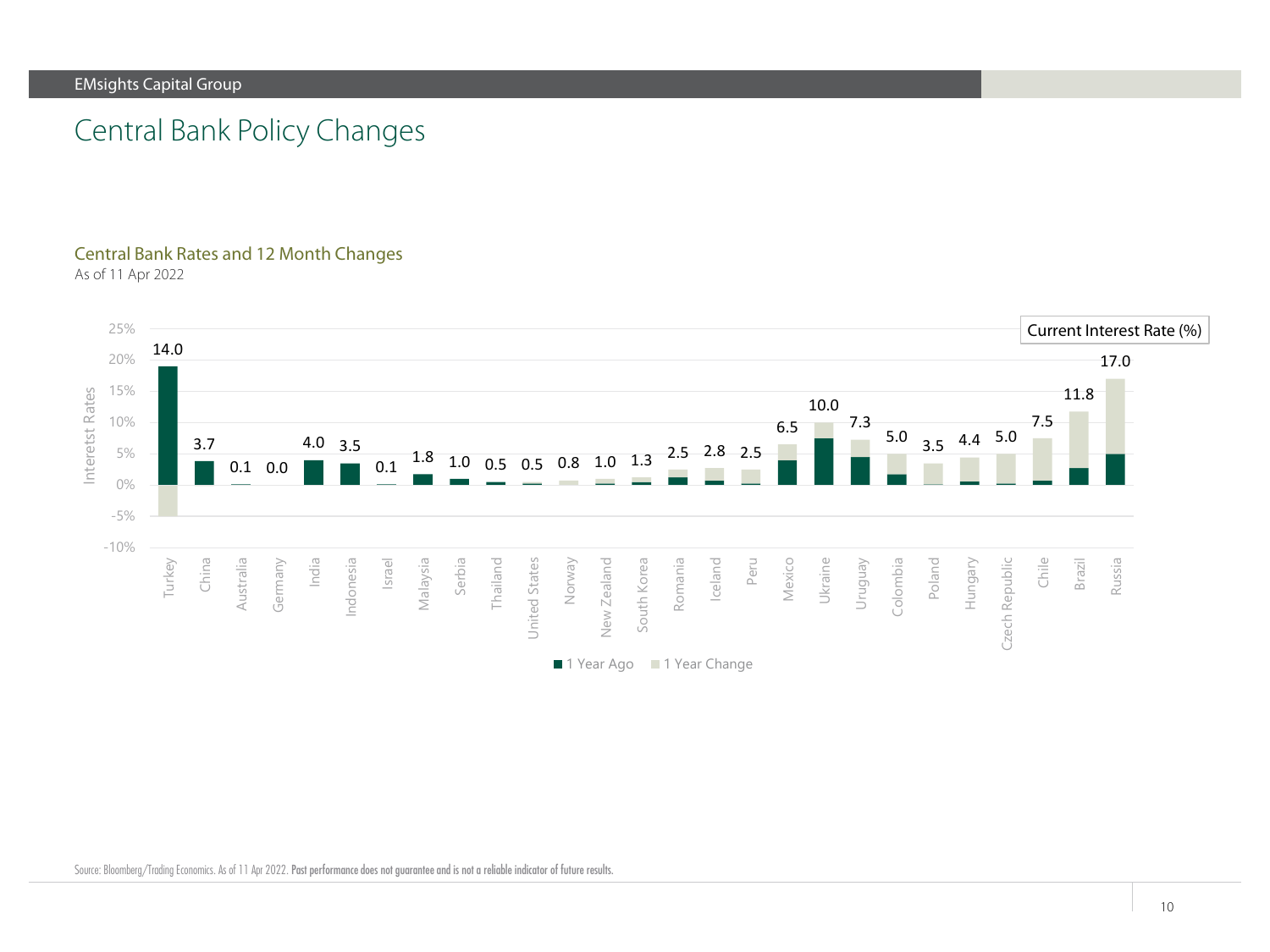# Valuations

### YTD Emerging Markets Currency Performance vs US Dollar

As of 31 Mar 2022



Source: Bloomberg. As of 31 Mar 2022. Past performance does not guarantee and is not a reliable indicator of future results.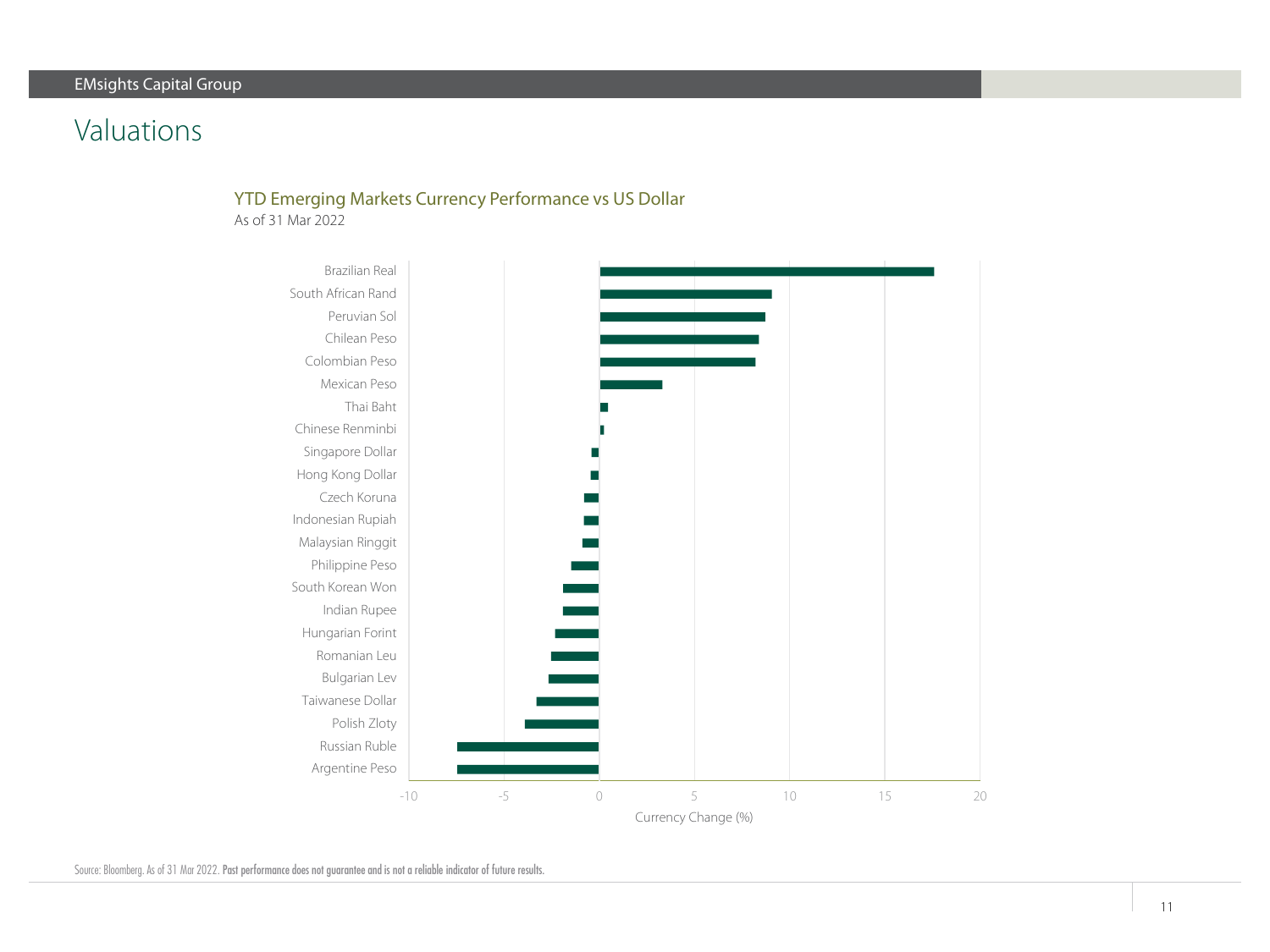### Valuations

#### J.P. Morgan EMBI GD Index Spreads

As of 31 Mar 2022



\*A positive value indicates spread widening and a negative value indicate spread tightening.

Source: J.P.Morgan Chase & Co. As of 31 Mar 2022. Indices—USHY: J.P. Morgan Domestic High Yield Index; EMBI GD: J.P. Morgan Emerging Markets Bond Index Global Diversified Index. Past performance does not guarantee and is n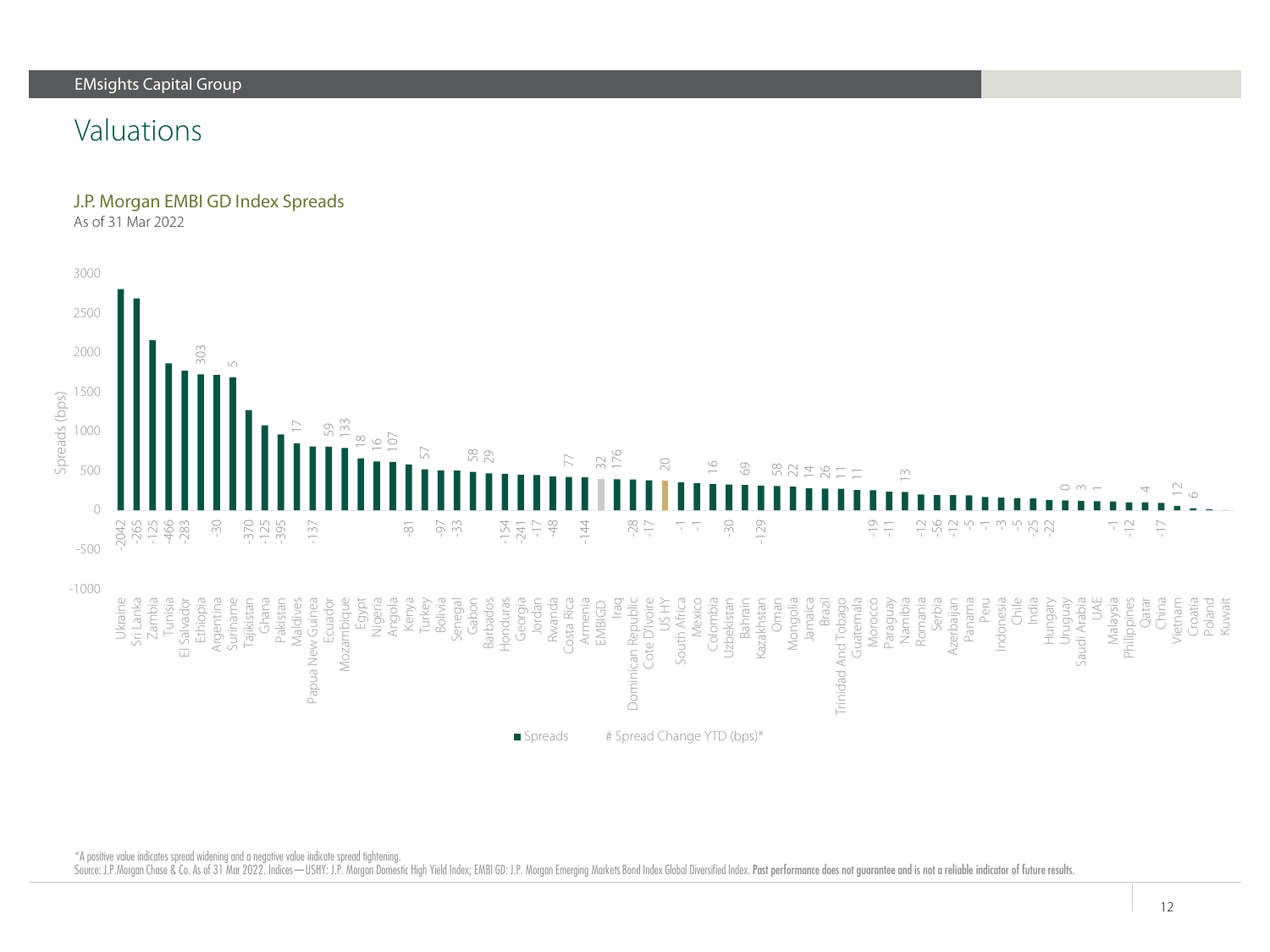Why Emerging Markets Debt?

Why Today?

- Emerging markets represent the fasting growing countries
- Emerging markets are a large part of the global economy, 57% of world population and we utilize products and services from EM countries in almost every aspect of our lives
- Diversified and low correlation investment opportunities with developed market equities and credit
- Investment opportunities across the risk spectrum which are compelling relative to developed markets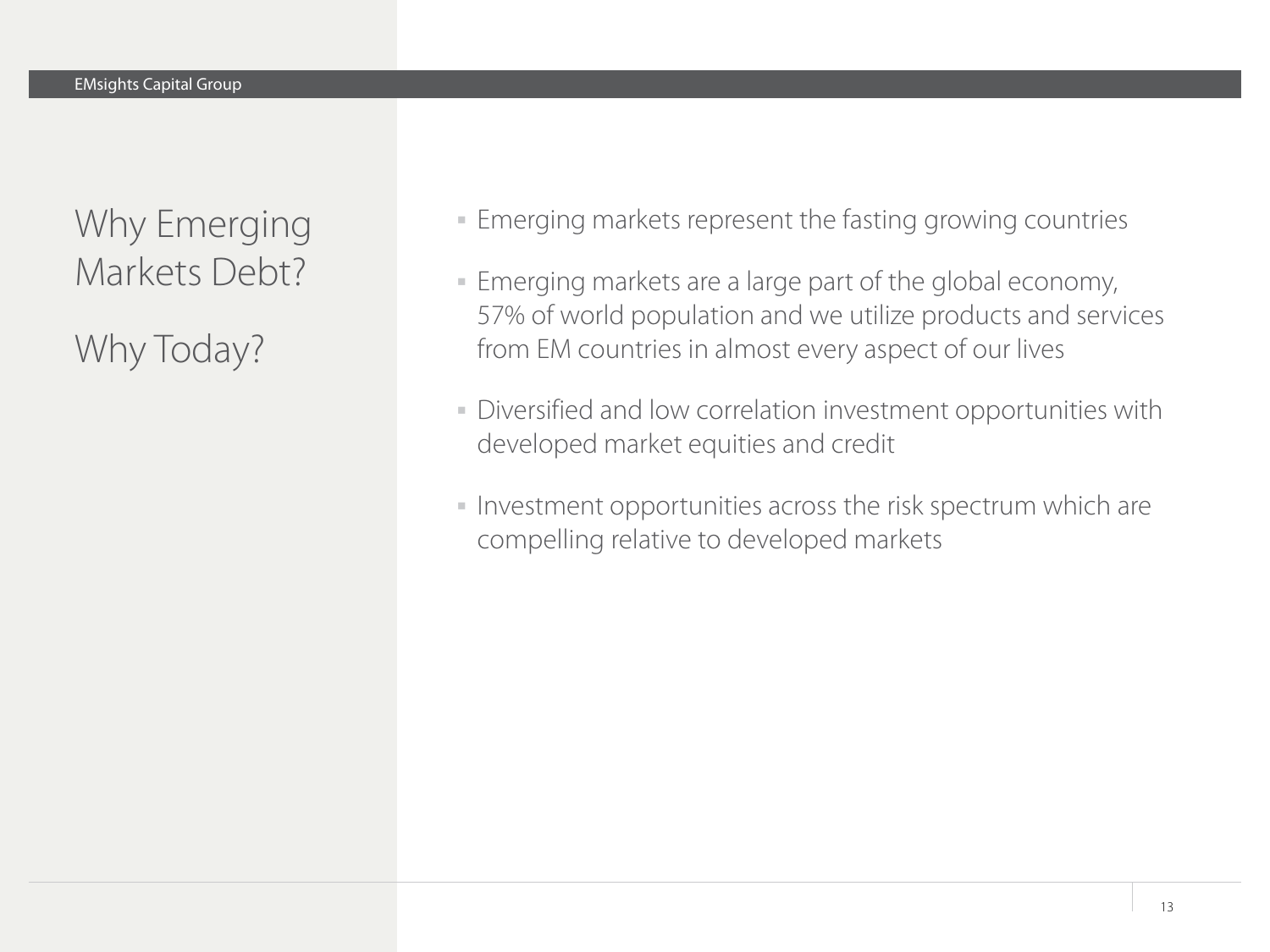# Biographies—EMsights Capital Group

#### Leadership

Michael Cirami, CFA, is a managing director of Artisan Partners and a portfolio manager on the EMsights Capital Group. In this role, he is the lead portfolio manager for the Artisan Emerging Markets Debt Opportunities and Global Unconstrained Strategies. Prior to joining Artisan Partners in September 2021, Mr. Cirami served as Eaton Vance's co-director of emerging markets and the coordinating portfolio manager on the emerging markets team. Before that, Mr. Cirami worked at State Street Bank in Boston, Luxembourg and Munich, and at BT&T Asset Management in Zurich. Mr. Cirami earned a bachelor's degree (cum laude) from Mary Washington College and a master's degree in business administration with honors from the William E. Simon School at the University of Rochester. He also studied at WHU Otto Beisheim School of Management in Koblenz, Germany.

Michael O'Brien, CFA, is a managing director of Artisan Partners and head of global trading for the EMsights Capital Group. In this role, he is responsible for overseeing all global trading activities and trading research relating to the strategies managed by the EMsights Capital Group. Prior to joining Artisan Partners in September 2021, Mr. O'Brien served as Eaton Vance's co-director of emerging markets and director of emerging markets trading. Before that, he worked at Wellington Management Company and Brown Brothers Harriman. Mr. O'Brien earned a bachelor's degree in economics and Spanish from Colby College and a master's degree in finance from the Carroll School of Management at Boston College.

#### Idea Generation

Sarah Orvin, CFA, is a portfolio manager on the Artisan Partners EMsights Capital Group. In this role, she is a portfolio manager for the Artisan Emerging Markets Debt Opportunities and Global Unconstrained Strategies. Prior to joining Artisan Partners in September 2021, she served as portfolio manager on Eaton Vance's emerging markets team. Prior to serving as portfolio manager, Ms. Orvin conducted emerging markets research as an analyst on Eaton Vance's emerging markets team. She earned a bachelor's degree (magna cum laude) in political science and history from Boston College. Ms. Orvin also completed a year of undergraduate studies at the London School of Economics. She is literate in French.

Unoma Okolo, CFA, is a portfolio manager on the Artisan Partners EMsights Capital Group. In this role, she is responsible for idea generation and investment coverage for Asia and parts of sub-Saharan Africa. Prior to joining Artisan Partners in January 2022, Ms. Okolo served as sovereign research analyst at Fidelity Investments, primarily covering sub-Saharan Africa and Asia. Okolo began her career as part of Fidelity's business associate rotational program. Ms. Okolo earned a bachelor's degree in economics from Stanford University, during which time she spent a semester studying at East China Normal University in Shanghai, China. Ms. Okolo grew up in West Africa and spent her formative years in Nigeria and Togo.

Thad Sieracki, CFA, is a senior research analyst on the Artisan Partners EMsights Capital Group. In this role, he is responsible for idea generation and investment coverage for global corporate credit. Prior to joining Artisan Partners in January 2022, Mr. Sieracki served as assistant portfolio manager at Ivy Investments, where he was responsible for overseeing the Ivy Global Bond Fund and related portfolios. Prior to serving as assistant portfolio manager, Mr. Sieracki conducted emerging markets credit research as an analyst on Ivy Investments' global fixed income team. Before that, he worked at Santander US and in economic research at The Federal Reserve Bank of Kansas City. Mr. Sieracki earned a bachelor's degree (magna cum laude) in mathematics and economics from Davidson College. He also earned a master's degree in finance from the University of Kansas, as well as a master's degree in applied economics from Universidad EAFIT in Medellín, Colombia. He is fluent in Spanish.

Brian Seel is a senior research analyst on the Artisan Partners EMsights Capital Group. In this role, he is responsible for idea generation and investment coverage for Latin America. Prior to joining Artisan Partners in April 2022, Mr. Seel served as a senior economist for ProMeritum Investment Management in London, where he was responsible for EMEAfocused economic and policy research and investment analysis. Before that, he worked in various roles with the US Treasury Department, including as treasury attaché to Ukraine and the CIS region, and as deputy director of both the Office of Europe and Eurasia and the Markets Group, where he oversaw teams of economists responsible for macroeconomic monitoring and policy formulation. Mr. Seel began his career as an investment banking analyst at Renaissance Capital Group in Chicago. He earned a bachelor's degree from Texas A&M University, a master's degree in both business administration and finance from Loyola University Chicago, and a master's degree in liberal arts from the University of Chicago.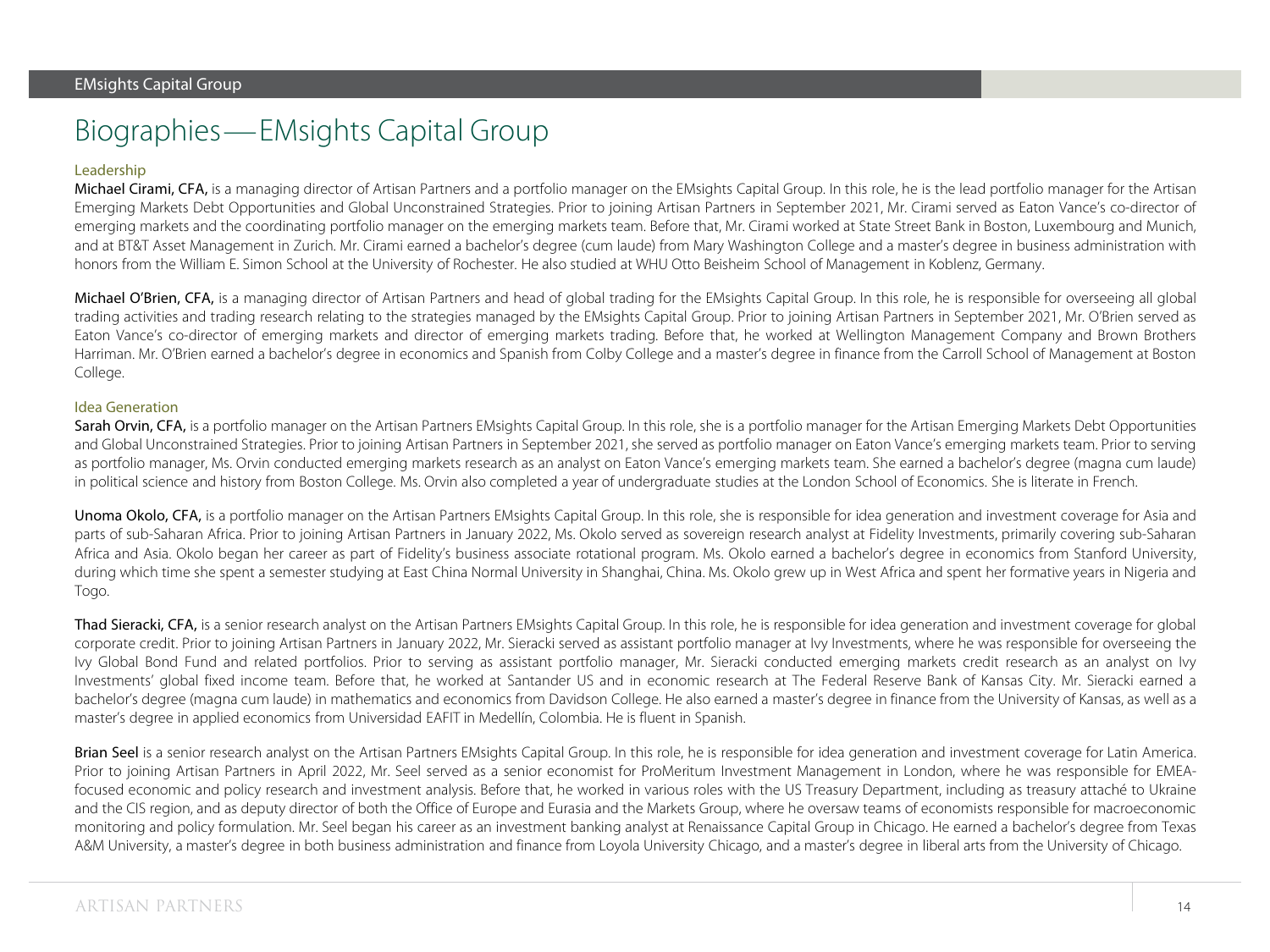# Biographies—EMsights Capital Group

#### Research Associates

Claire von Loesecke is a senior research associate on the Artisan Partners EMsights Capital Group. In this role, Ms. von Loesecke conducts emerging markets country research, primarily covering Africa. Prior to joining Artisan Partners in October 2021, Ms. von Loesecke served as senior research associate on Eaton Vance's emerging markets team, primarily covering sub-Saharan African countries. Ms. von Loesecke earned a bachelor's degree in economics from Connecticut College. She also completed a semester of undergraduate studies at CIEE in Dakar, Senegal. She is fluent in French.

Ekaterine Bakradze is a research associate on the Artisan Partners EMsights Capital Group. In this role, Ms. Bakradze conducts emerging markets country research, primarily covering Central and Eastern Europe and the Middle East. Prior to joining Artisan Partners in September 2021, Ms. Bakradze served as research associate on Eaton Vance's emerging markets team. Ms. Bakradze earned a bachelor's degree in economics and psychology from Yale University. She is fluent in Georgian and Russian and is conversational in French.

Sebastian Derby is a research associate on the Artisan Partners EMsights Capital Group. In this role, Mr. Derby conducts emerging markets country research, primarily covering Latin America. Prior to joining Artisan Partners in January 2022, Mr. Derby attended Amherst College, where he earned a bachelor's degree in economics and political science. He is fluent in Spanish.

#### Trading/Implementation

Sophie Jiang is a trader on the Artisan Partners EMsights Capital Group. In this role, she is responsible for best execution of all trades relating to the strategies managed by the EMsights Capital Group. Prior to joining Artisan Partners in February 2022, Ms. Jiang served as investment operations supervisor at Bracebridge Capital, a Boston-based hedge fund, where she was responsible for overseeing trading operations, including repo and cash trading, P&L management, attribution analysis, as well as management of broker/dealer relationships and oversight of trading technologies and platforms. Ms. Jiang earned a bachelor's degree in both economics and east Asian language and literature from Wellesley College. She also holds a master's degree in international economics and finance from Brandeis University. Ms. Jiang completed a semester of undergraduate studies at Seoul National University in Seoul, Korea, as well as a year of undergraduate studies at MIT Sloan School of Management. She is fluent in Mandarin and Korean.

Alex Linnemann is a trading assistant on the Artisan Partners EMsights Capital Group. In this role, he is responsible for providing pre- and post-trade support functions as well as supporting other investment functions relating to the strategies managed by the EMsights Capital Group. Prior to joining Artisan Partners in December 2021, Mr. Linnemann served as an associate in Brown Brothers Harriman's network and counterparty relationship management division with responsibility for overseeing market and regulatory developments, including due diligence analysis and developing sub-custodian banking relationships, across several developed and emerging markets countries. Mr. Linnemann earned a bachelor's degree in management with a concentration in finance and economics from Boston College. He has also passed all three levels of the CFA program.

#### Client Service Team

Darren Goldman Darren Goldman is a managing director of Artisan Partners and a business leader for the firm's EMsights Capital Group. Prior to joining the firm in March 2022, Mr. Goldman was a managing director and client portfolio manager in the global sovereign debt and currencies group of Barings LLC where he was a key member of the team that launched Barings' emerging markets debt platform. Before that, he was senior vice president of investor relations and business development with Cabezon Investment Group, where he marketed hedge fund and SMA strategies and orchestrated the launch of an emerging markets local debt fund on Cabezon's platform. Earlier in his career, he held sales and client management roles with various financial services and wealth management companies in California and New York. Mr. Goldman holds a bachelor's degree in business administration from the John M. Olin School of Business at Washington University in St. Louis.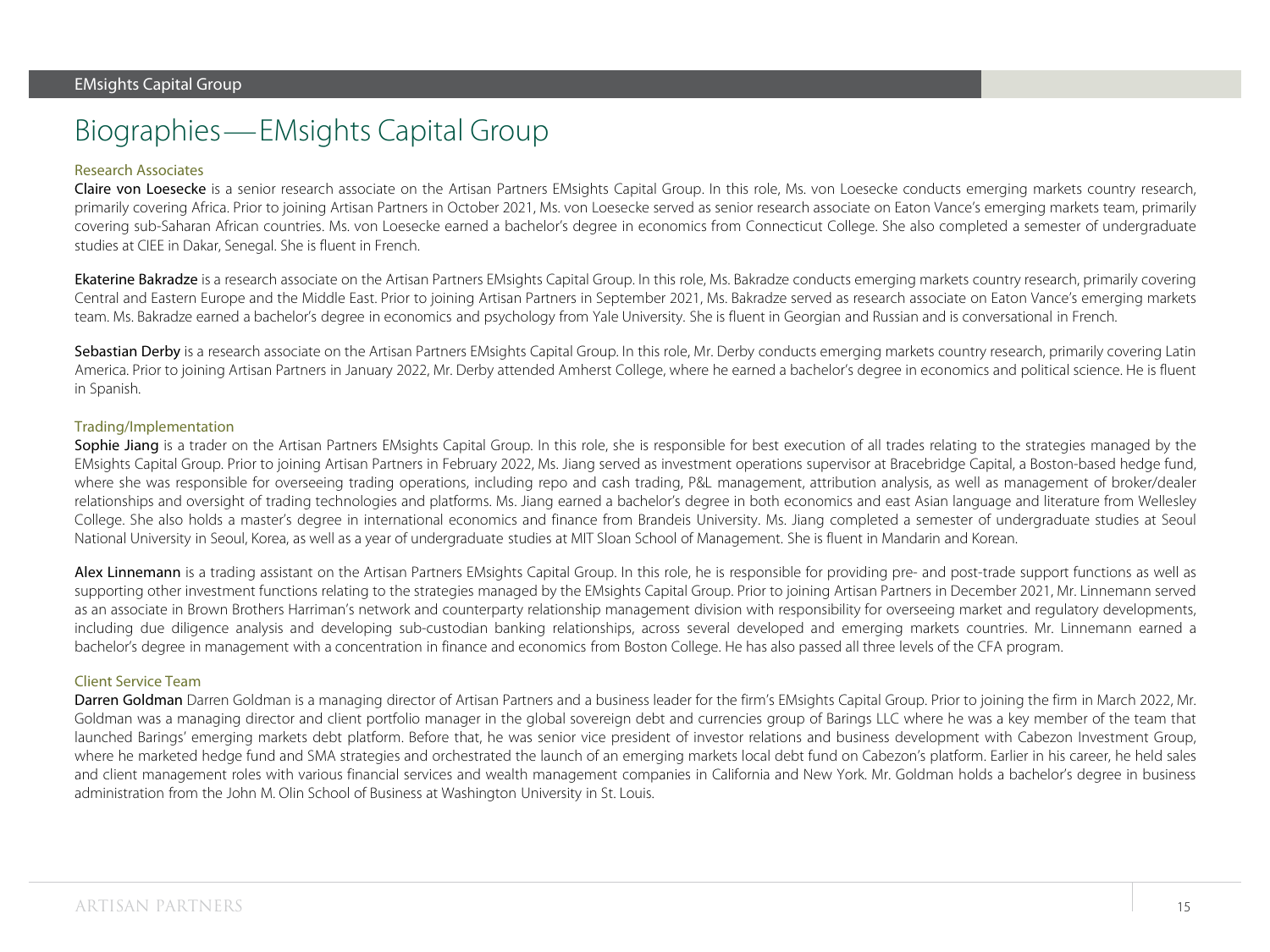### Notes and Disclosures

This section of this presentation contains information important to a complete understanding of the material presented. Please review it carefully.

Artisan Partners Limited Partnership (APLP) is an investment adviser registered with the U.S. Securities and Exchange Commission (SEC). Artisan Partners UK LLP (APUK) is authorized and regulated by the Financial Conduct Au APEL Financial Distribution Services Limited (AP Europe) is authorized and reaulated by the Central Bank of Ireland, APLP, APUK and AP Europe are collectively, with their parent company and affiliates, referred to as Artis

Form ADV: Additional information about APLP or APUK, the firms, its partners, ownership, investment strategies, fees and expenses and policies is contained in each firm's respective Form ADV. Each firm will supply a copy o

#### Artisan Emerging Markets Debt Opportunities and Artisan Global Unconstrained Strategies Investment Risks

Current and future portfolio holdings are subject to risk. The value of portfolio securities selected by the investment team may rise or fall in response to company, market, economic, political, reaulatory or other news, a portfolio may invest a larger portion of assets in securities of a smaller number of issuers and performance of a single issuer may affect overall portfolio performance greater than in a diversified portfolio. Internationa liquidity, different accounting methods and economic and political systems, and higher transaction costs. These risks typically are areater in emerging and less developed markets, including frontier markets. Such risks inc which may cause instability; underdeveloped securities markets; and higher likelihood of high levels of inflation, deflation or currency devaluations. Fixed income securities carry interest rate risk and credit risk for bo general, when interest rates rise, fixed income values fall. High income securities (junk bonds) are speculative, experience greater price volatility and have a higher degree of credit and liquidity risk than bonds with a investment leverage and increase the likelihood of volatility and risk of loss in excess of the amount invested.

This material contains the views and opinions of the manager as of the date of publication, is based on current market conditions, which will fluctuate, and is subject to change without notice. While the information contai ony statement in the discussion. This material is for informational purposes only and should not be considered as investment advice or a recommendation of any investment service, product or individual security. The investm process. The investment process is subject to change and may differ materially from what is stated herein. The examples provided herein are not intended to constitute a past specific recommendation or past or current holdi investment team's approach when analyzing a company, and the type of information that is available about such company. Any forecasts contained herein are for illustrative purposes only and are not to be relied upon as advi modify or amend this material or to otherwisenotify a reader in the event that any matter statedherein, or any opinion, projection, forecastor estimate set forth herein, changes or subsequently becomes inaccurate.

Source ICE Data Indices. LLC. used with permission. ICE Data Indices. LLC permits use of the ICE BofA indices and related data on an "as is" basis, makes no warranties reaarding same, does not augrantee the suitability, au in, related to, or derived therefrom,assumes no liability in connection with the use of the foregoing, and does not sponsor, endorse, or recommend Artisan Partners or any of its products or services.

Information has been obtained from sources believed to be reliable but J.P. Moraan does not warrant its completeness or accuracy. The Index is used with nermission. The Index may not be conied, used, or distributed without reserved.

Totals may not sum due to rounding. All data shown is in USD unless otherwise indicated.

Portfolio Statistics: Portfolio statistics are intended to provide a general view of the entire portfolio, or Index, at a certain point in time. Statistics are calculated using information obtained from various data source and records of the Fund. Artisan Partners may exclude outliers when calculating portfolio statistics. If information is ungvailable for a particular security Artisan may use data from a related security to calculate portfo portfolio's fixed income securities and exclude cash and cash equivalents.

Morninastar data ©2022. Morninastar, Inc. All Rights Reserved. Morninastar data contained herein: (1) is proprietary to Morninastar and/or its content providers: (2) may not be copied or distributed: and (3) is not warrant responsible for any damages or losses arising from any use of this information.